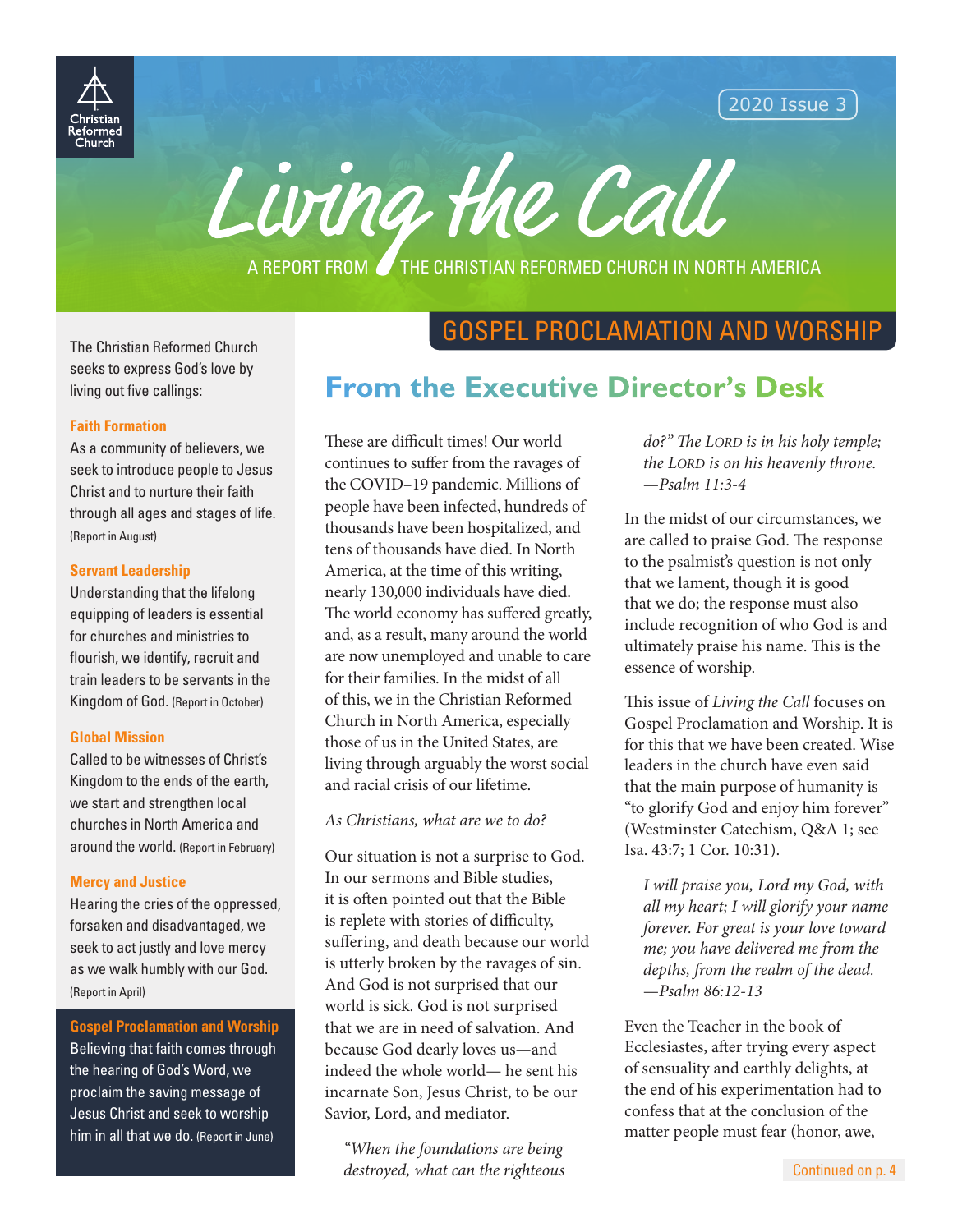#### GOSPEL PROCLAMATION AND WORSHIP

## **Calvin Theological Seminary**

Living the Call

Calvin Theological Seminary continues to serve the church by equipping individuals for biblically faithful and contextually effective ministry of the Word. As the 2019-20 academic year comes to an end, we reflect on how God has faithfully shepherded, provided, and carried us through the good as well as the challenging times, especially amid the COVID-19 outbreak. With gratitude to God, we share some highlights of our year below.

#### **Commencement 2020**

 $\bigoplus_{\substack{\textnormal{Christian} \\\textnormal{Reformed} \\\textnormal{Reformed}}}}$ 

The commencement ceremony this year was unusual and unique! Instead of gathering with graduates for breakfast and proceeding to the Covenant Fine Arts Center, we had a wonderful drive-through graduation ceremony in which students were flanked by and cheered on by our community of faculty and staff. While maintaining social distance, the students had an opportunity for a picture with the seminary president at the end of the drive through. Altogether, 61 students graduated, representing the countries of Brazil, Canada, China, Hong Kong, Indonesia, Kenya, South Korea, and the United States. Congratulations, class of 2020!

#### **New Degree and Certificate Programs**

This academic year, Calvin Seminary developed and launched a number of new programs to respond to the current needs of people who are seeking to be or who are already in ministry. Beginning in fall 2020, we will

## **Tools You Can Use**

**Resound Podcasts**  *[calvinseminary.edu/the-table/resound-podcast](https://www.calvinseminary.edu/the-table/resound-podcast)*

**Center for Excellence in Preaching**  *[cep.calvinseminary.edu/](https://cep.calvinseminary.edu/)*

**The Table provides a variety of ministry resources:** *[calvinseminary.edu/the-table](https://www.calvinseminary.edu/the-table)*

**Church Resources**  *[calvinseminary.edu/church-resources](https://www.calvinseminary.edu/church-resources)*

**Calvin Prison Initiative**  *[calvin.edu/prison-initiative/](https://calvin.edu/prison-initiative/)*

**CTS Academic Programs**  *[calvinseminary.edu/academics](https://www.calvinseminary.edu/academics)*



#### Drive-Through Commencement

welcome a cohort of 12 students from across the U.S. to our new *[Doctor of Ministry \(DMin\)](https://www.calvinseminary.edu/academics/doctor-of-ministry)* program. The DMin program is designed to fit the life and ministry of students and is tailored to serve both the needs and the schedules of pastors and ministry leaders. In collaboration with Christian Schools International (CSI) we are also offering a 15-credit-hour certificate in Bible Instruction with required courses in Integrating Faith and Teaching and in Teaching the Bible. The completion of this certificate can lead to a master of arts degree in Ministry Leadership with additional credit hours. Finally, under the umbrella of Ministry in a COVID-Shaped World, we are offering a selection of fully online, one-credit graduate courses designed to support churches and leaders in the challenging COVID-19 context. Follow this link to explore the course offerings: *[calvinseminary.edu/academics/covid-19-courses](https://www.calvinseminary.edu/academics/covid-19-courses)*.

#### **Loving Your Neighbor 2020 (LYN2020) Conference, July 6-7, 2020**

The LYN2020 conference this year focuses on "forming citizens of God's kingdom in prison and upon reentry." Offered fully online, the conference will discuss the contexts of incarceration in the U.S. and Canada, education in prison (focusing on the Handlon Correctional Facility in Ionia, Mich.), and its impact on students in prisons and as they reenter society, offering insights on how churches can respond. Session presenters include *[Rev. Dominique Dubois Gilliard](https://dominiquegilliard.com/)*, Dr. Todd Cioffi, a panel of Calvin University and Calvin Seminary faculty, and a panel of students from the Handlon Correctional Facility. We will also host a discussion of the movie *[Just Mercy](https://www.justmercyfilm.com/)* based on the book by Bryan Stevenson. *[Come and join us](https://www.calvinseminary.edu/loving-your-neighbor-2020)*!

> **JUL MEDENBLIK PRESIDENT, CALVIN THEOLOGICAL SEMINARY JMEDENBLIK@CALVINSEMINARY.EDU**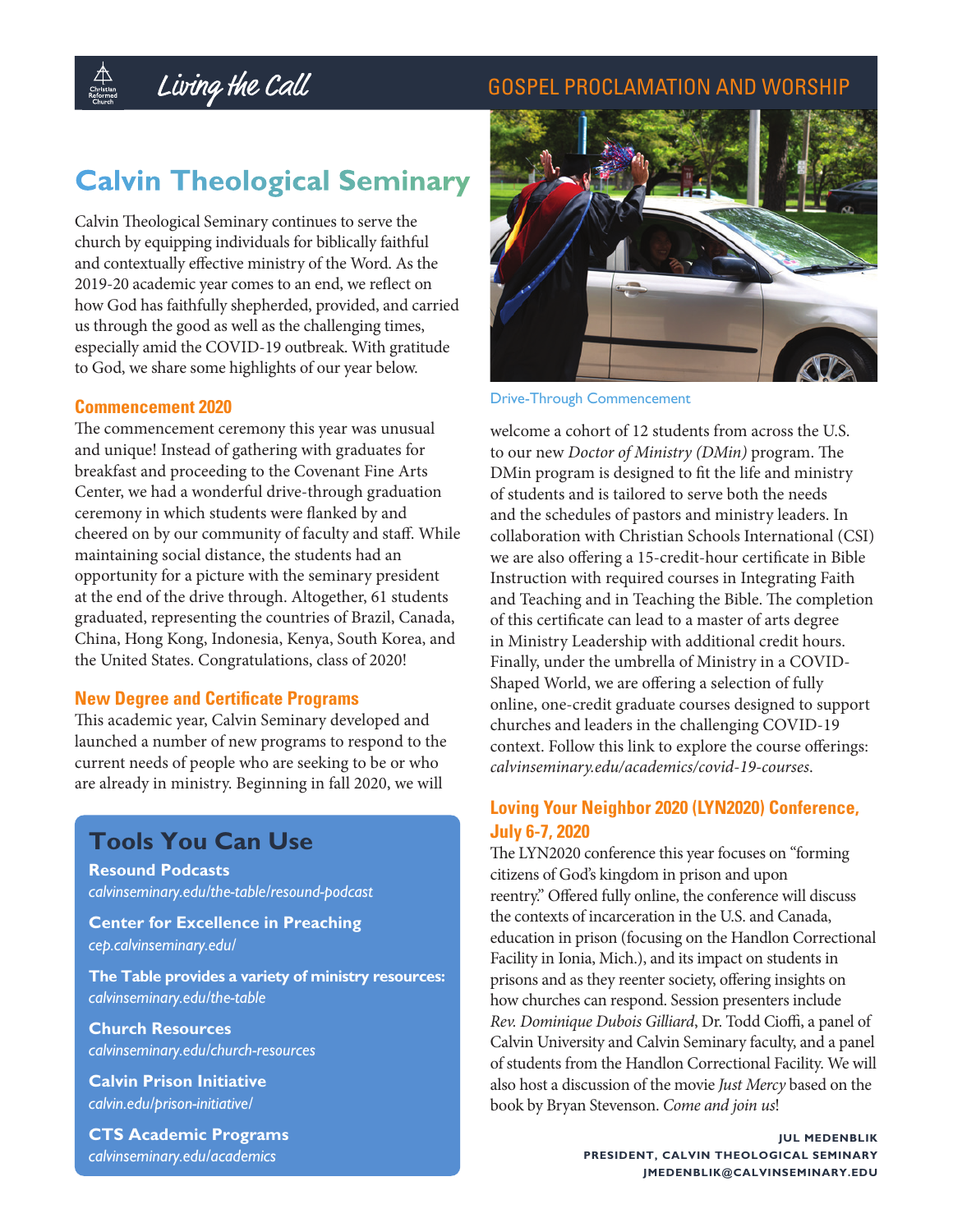## Living the Call

## **Worship Ministries**



Meeting of Worship Ministries' Advisory Team and Endorsed Coaches, March 2020

The experience of the past few months has been like no other. As churches and individuals have grappled with the effects of COVID-19, our worship leaders have had to step up without preparation to lead in new ways, learning new technology and skills and implementing them at the same time. Our worship leaders have also been called on to lead congregants in lament for lost opportunities, jobs, and all too many deaths.

As I've had the opportunity to talk with worship folk, I have been struck by how many have said worship planning and leading take longer now than they did prior to COVID-19 closings. Every system, routine, and policy that had been in place needed to be rethought. Decision fatigue is real. We've asked a lot from our worship leaders, and they have risen to the challenge—and continue to do so as the context for our worship as individuals, households, families, and small groups remains very fluid. Be sure to express your gratitude to them!

I am so very grateful for the relationships, networks, and systems that have been developed over the past six years since Worship Ministries began, because they have become a support structure for us in this difficult time. This is evidence of God working behind the scenes always ahead of us, always guiding us. For example, on

the day in March when church services were beginning to be canceled, our Endorsed Coaches were meeting; we scrapped the afternoon agenda and began to work on creating resources especially for Holy Week and Easter. These resources, along with many others garnered from local congregations, were then posted on the Network. Questions were asked and answered on our Facebook page. Church Juice staff offered tech support. Prayer groups formed. Additional webinars were created.

## **Endorsed Coaches**

Pastor Ely Boersma: St. Catharines, Ont.: *[music@covenant-church.ca](mailto:-music@covenant-church.ca)*

**Rev. Dr. Joan DeVries:** Langley, B.C.: *joandevries50@gmail.com*

**Mr. Tom Dykstra:** Olympia, Wash.: *[tomdykstra@gmail.com](mailto:-tomdykstra@gmail.com)*

**Rev. Joy Engelsman:** Denver, Colo.: *[joy.engelsman@gmail.com](mailto:-joy.engelsman@gmail.com)*

**Rev. James Lee:** East Islip, N.Y.: *[pastorjamesjlee@gmail.com](mailto:-pastorhamesjlee@gmail.com)*

**Ms. Katrina Olson:** Nashville, Tenn.: *katolson5318@gmail.com*

**Mr. Adam Perez:** Durham, N.C.: *adam.adrian.perez@gmail.com*

**Rev. Katie Ritsema Roelofs:** Washington, D.C.: *[katie.roelofs@gmail.com](mailto:katie.roelofs@gmail.com)*

**Mr. Greg Scheer:** Grand Rapids, Mich.: *[greg@gregscheer.com](mailto:-greg@gregscheer.com)*

**Ms. Ruth Ann Schuringa:** Brampton, Ont.: *[ras\\_12@rogers.com](mailto:ras_12@rogers.com)*

**Dr. Rod Snaterse:** Edmonton, Alta.: *rodsnaterse@gmail.com*

**Rev. Sandra Van Opstal:** Chicago, Ill.: *[sandrita.vanopstal@gmail.com](mailto:-sandrita.vanopstal@gmail.com)*

**Rev. Chris Walker:** Grand Haven, Mich.: *[cwalker@ghclc.com](mailto:cwalker@ghclc.com)*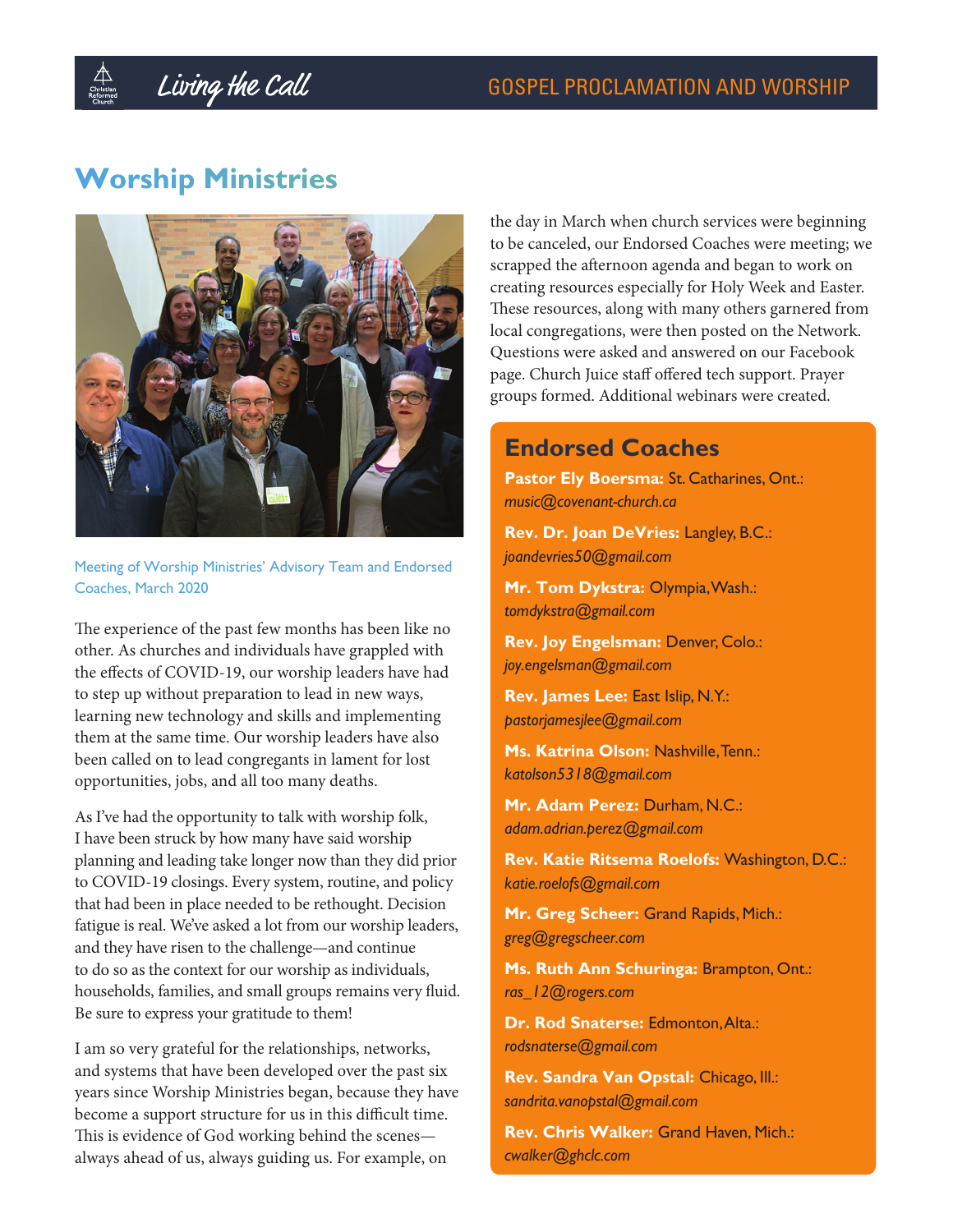Worship Ministries functioned exactly as it should. We gathered and disseminated resources and wisdom. We utilized the gifts of worship leaders in the local church. We listened to and prayed for and with them. Our office may be small, but the CRCNA is full of gifted individuals ready to serve and support each other. God is great, and this is a beautiful thing to behold.

As we continue to deal with COVID-19 and all its challenges along with the growing call to address issues of racism and justice, we will continue supporting your worship leaders, creating opportunities for mutual growth and encouragement. If you have a question or a need,

## **Tools You Can Use**

**Monthly e-news:** sign up at *[crcna.org/worship](https://www.crcna.org/worship)*

**Endorsed Coaches** serving worship leaders and churches: *[crcna.org/worship/endorsed-coaches](https://www.crcna.org/worship/endorsed-coaches)*

**Webinar Library:** YouTube channel with 27 videos on various worship topics (*[bit.ly/2ww7eSZ](https://bit.ly/2ww7eSZ)*)

*Reformed Worship:* a quarterly journal for worship leaders and planners, available in print and digital formats, with a searchable archive at *[ReformedWorship.org](https://www.reformedworship.org/)*

**The Network**: for additional resources, visit *[network.crcna.org/users/worship-ministries](https://network.crcna.org/users/worship-ministries)*

email our staff or a regional representative, and consider utilizing one of our endorsed coaches. And to find out about the newest resources and opportunities, be sure to sign up for our monthly e-newsletter. Thank you!

> **JOYCE BORGER DIRECTOR, WORSHIP MINISTRIES [WORSHIP@CRCNA.ORG](mailto:worship@crcna.org)**

## **People You Should Know**

#### **Representatives Serving on Advisory Team**

**Pastor Gary Brouwers,** Cedar Rapids, Iowa; Pastoral Advisor: *[pastorgary2002@gmail.com](mailto:pastorgary2002@gmail.com)*

**Dr. Carol Hochhalter,** Holland, Mich.; Region 4 (Great Lakes): *crlhchhltr@gmail.com*

**Mr. Ben Hoekman,** Grand Rapids, Mich.; Calvin Theological Seminary: *bjh090@calvinseminary.edu*

**Pastor April Jackson,** Los Angeles, Calif.; Black and Reformed: *[veryvocal2k@aol.com](mailto:-veryvocal2k@aol.com)*

**Mrs. Joyce Jackson,** Paterson, N.J.; Region 3 (USA East): *msjoyce.jj@gmail.com*

**Pastor Christian Sebastia,** Katy, Tex.; Latino Consejo: *christian.sebastia@gmail.com*

**Ms. Darlene Silversmith,** Crownpoint, N.Mex.; Region 6 (USA West): *[peshlakaidee@live.com](mailto:-peshlakaidee@live.com)* 

#### Continued from p. 1

worship) God and keep his commandments (see Eccles. 12:13).

What is worship? It is not only what we do on Sunday mornings in a building! If it were, we would have missed worship for the entire time that we have not been together since the advent of COVID–19. Worship is our way of life—it should be our lifestyle—we need it like the very air we breathe—it is the way we express who we are as Christians as we live in the reality of the continual presence of God.

In the stories presented here, you will see examples of and experience the presence of God as you are reminded to worship him continually in every situation, in every way we engage in ministry, as we pray continually, and in every way we are engaged in the world—to God be the glory!

> **COLIN P. WATSON, SR. INTERIM EXECUTIVE DIRECTOR, CRCNA EXECUTIVE-DIRECTOR@CRCNA.ORG**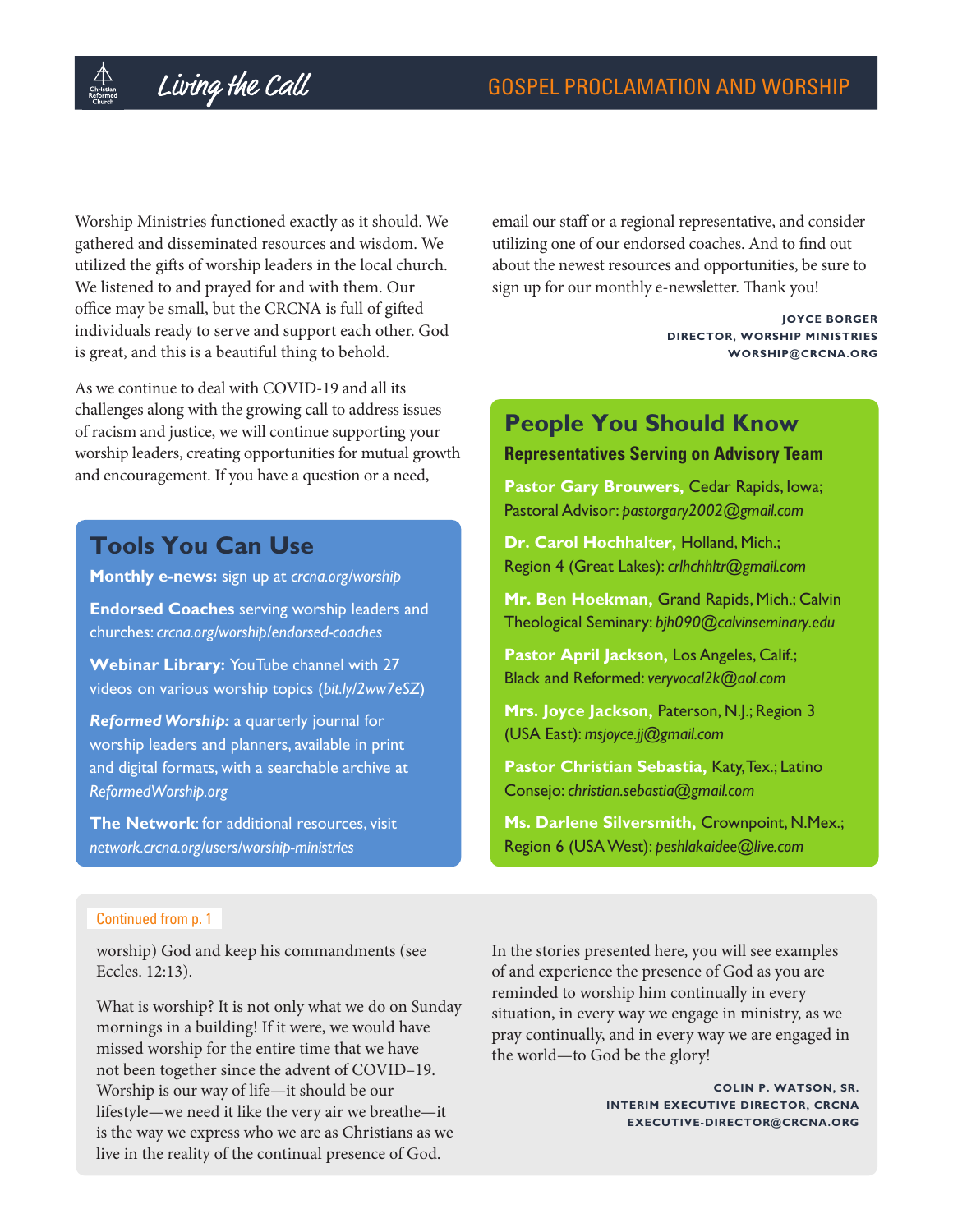## **Calvin Institute of Christian Worship**

The Calvin Institute of Christian Worship is an interdisciplinary study and ministry center located at Calvin University and Calvin Theological Seminary dedicated to the study and renewal of worship around the world. We offer a wide range of practical resources and scholarly works for congregational leaders, pastors, teachers of worship, students, artists, and all interested in worship.

We highlight **several resources from our website (***[worship.calvin.edu](http://worship.calvin.edu/)***)** to encourage and sustain you in your ministry work during these difficult days of coronavirus pandemic and racial strife:

- **• COVID-19 and Worship Resources** *[worship.calvin.](https://worship.calvin.edu/resources/resource-library/covid-19-and-worship-resources-for-churches-adapting-to-social-isolation) [edu/resources/resource-library/covid-19-and-worship](https://worship.calvin.edu/resources/resource-library/covid-19-and-worship-resources-for-churches-adapting-to-social-isolation)[resources-for-churches-adapting-to-social-isolation](https://worship.calvin.edu/resources/resource-library/covid-19-and-worship-resources-for-churches-adapting-to-social-isolation)*
- **• Anti-Racism in the Renewing of Christian Worship**  *[worship.calvin.edu/resources/resource-library/anti](https://worship.calvin.edu/resources/resource-library/anti-racism-in-the-renewing-of-christian-worship-2020)[racism-in-the-renewing-of-christian-worship-2020](https://worship.calvin.edu/resources/resource-library/anti-racism-in-the-renewing-of-christian-worship-2020)*
- *• Stilling the Storm: Worship and Congregational Leadership in Difficult Times [worship.calvin.edu/](https://worship.calvin.edu/resources/publications/stilling-the-storm) [resources/publications/stilling-the-storm](https://worship.calvin.edu/resources/publications/stilling-the-storm)*
- *• Caring Worship: Helping Worship Leaders Provide Pastoral Care through the Liturgy [worship.calvin.edu/](https://worship.calvin.edu/resources/publications/caring-worship-helping-worship-leaders-provide-pastoral-care-through-the-liturgy/) [resources/publications/caring-worship-helping-worship](https://worship.calvin.edu/resources/publications/caring-worship-helping-worship-leaders-provide-pastoral-care-through-the-liturgy/)[leaders-provide-pastoral-care-through-the-liturgy/](https://worship.calvin.edu/resources/publications/caring-worship-helping-worship-leaders-provide-pastoral-care-through-the-liturgy/)*
- Shaping Worship During the COVID-19 Pandemic: Offering Hope at Grace and Peace Christian Reformed Church, Chicago *[worship.calvin.edu/resources/](https://worship.calvin.edu/resources/resource-library/shaping-worship-during-the-covid-19-pandemic-offering-hope-at-grace-and-peace-christian-reformed-church-chicago-illinois/)*

*[resource-library/shaping-worship-during-the-covid-19](https://worship.calvin.edu/resources/resource-library/shaping-worship-during-the-covid-19-pandemic-offering-hope-at-grace-and-peace-christian-reformed-church-chicago-illinois/) [pandemic-offering-hope-at-grace-and-peace-christian](https://worship.calvin.edu/resources/resource-library/shaping-worship-during-the-covid-19-pandemic-offering-hope-at-grace-and-peace-christian-reformed-church-chicago-illinois/)[reformed-church-chicago-illinois/](https://worship.calvin.edu/resources/resource-library/shaping-worship-during-the-covid-19-pandemic-offering-hope-at-grace-and-peace-christian-reformed-church-chicago-illinois/)*

- Lora Copley and Elizabeth Vander Haagen on Family Prayer and Worship *[worship.calvin.edu/resources/](https://worship.calvin.edu/resources/resource-library/lora-copley-and-elizabeth-vander-haagen-on-family-prayer-and-worship/) [resource-library/lora-copley-and-elizabeth-vander](https://worship.calvin.edu/resources/resource-library/lora-copley-and-elizabeth-vander-haagen-on-family-prayer-and-worship/)[haagen-on-family-prayer-and-worship/](https://worship.calvin.edu/resources/resource-library/lora-copley-and-elizabeth-vander-haagen-on-family-prayer-and-worship/)*
- Lora Copley on Preparing Families for Sunday Worship *[worship.calvin.edu/resources/resource-library/](https://worship.calvin.edu/resources/resource-library/lora-copley-on-preparing-families-for-sunday-worship/) [lora-copley-on-preparing-families-for-sunday-worship/](https://worship.calvin.edu/resources/resource-library/lora-copley-on-preparing-families-for-sunday-worship/)*

In 2020 **we awarded 40 Vital Worship Grants to worshiping communities** from many denominations and traditions across North America, including four Christian Reformed churches:

- Celebration Fellowship at the Handlon prison *[worship.](https://worship.calvin.edu/grants/celebration-fellowship/) [calvin.edu/grants/celebration-fellowship/](https://worship.calvin.edu/grants/celebration-fellowship/)*
- First CRC of Toronto *[worship.calvin.edu/grants/first](https://worship.calvin.edu/grants/first-crc-of-toronto/)[crc-of-toronto/](https://worship.calvin.edu/grants/first-crc-of-toronto/)*
- First Hamilton (Ont.) CRC *[worship.calvin.edu/grants/](https://worship.calvin.edu/grants/first-hamilton-christian-reformed-church/) [first-hamilton-christian-reformed-church/](https://worship.calvin.edu/grants/first-hamilton-christian-reformed-church/)*
- The Road Church, Calgary, Alberta *[worship.calvin.edu/](https://worship.calvin.edu/grants/the-road-church/) [grants/the-road-church/](https://worship.calvin.edu/grants/the-road-church/)*

**JOHN D. WITVLIET DIRECTOR, CALVIN INSTITUTE OF CHRISTIAN WORSHIP [CICWDIR@CALVIN.EDU](mailto:cicwdir@calvin.edu)**

## **The Network**

This year The Network (crcna.org/Network) is celebrating a big milestone—its 10-year anniversary! Over the past decade, The Network has become one of the Christian Reformed Church in North America's most visited websites. And traffic jumped 50 percent this spring, as people shared resources and questions about how to continue church ministry during the pandemic.

Organized into local church ministry topics, The Network connects deacons, pastors, worship leaders, children's ministry volunteers, and many others.

Dozens of ministry Q&As, blogs, resources, and church positions posted each week offer both practical help and peer encouragement.

The value of the site comes from the participation of the community—that is, from *your* participation. Thank you!

Questions? Email *[network@crcna.org](mailto:network@crcna.org)* for a quick response.

**STACI DEVRIES THE NETWORK ADMINISTRATOR [STACIDEVRIES@CRCNA.ORG](mailto:stacidevries@crcna.org)**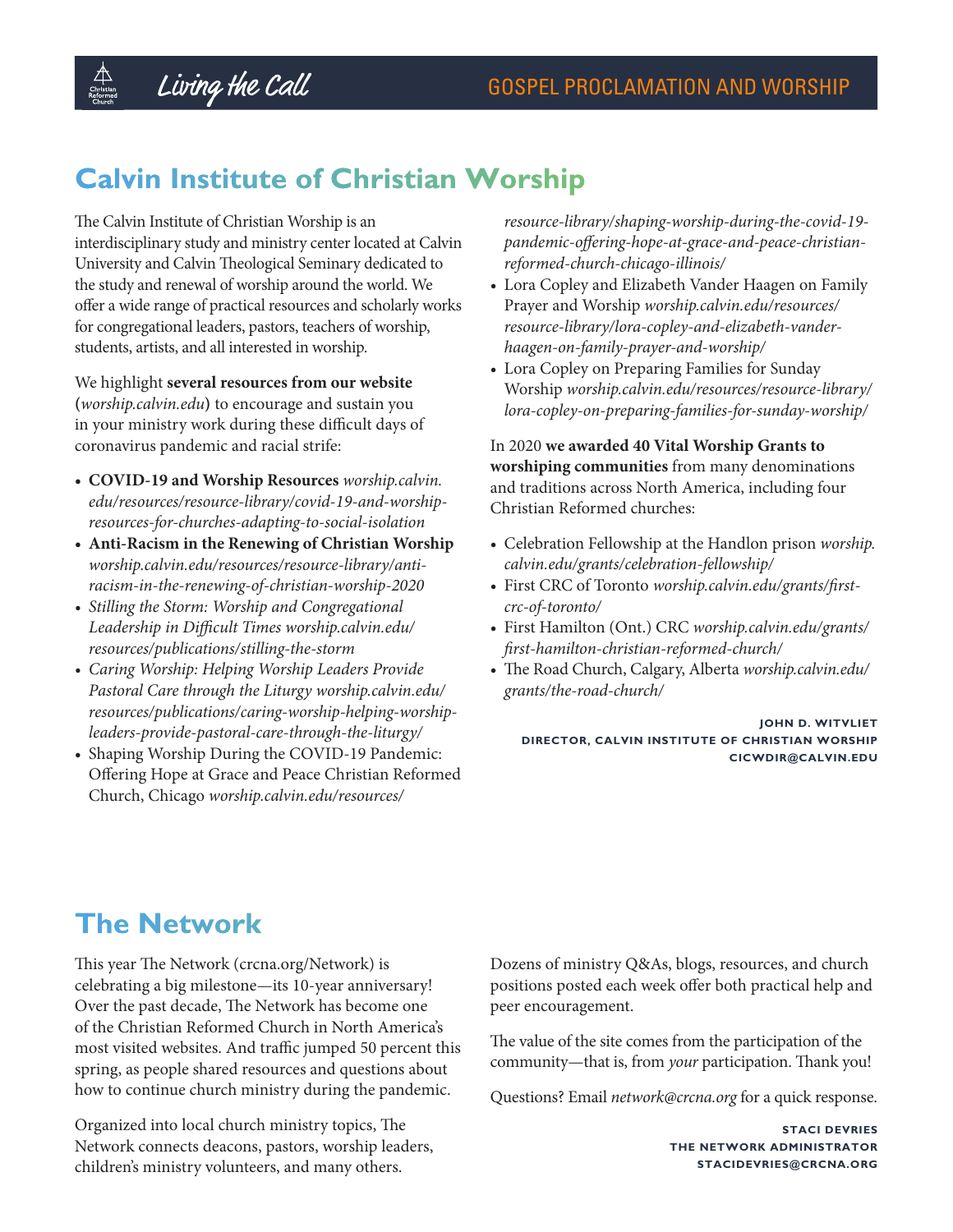## **The Bridge App**



As local churches responded to public worship being suspended because of the COVID-19 pandemic, many Canadian CRC congregations quickly turned to the Bridge App as a way to receive offerings for the church budget and local ministry causes.

A comparison of the two months prior to the COVID-19 lockdown to the first two months afterward shows that the number of churches actively using the Bridge App doubled during the lockdown. The dollar value of donations processed through the app increased nearly tenfold.

In early June, the Bridge App also became one of few smartphone apps that enable users in Canada to give to their local church through ACH (Automated Clearing House) transactions that come directly from the donor's bank account, with no fee to the user or church.

The Bridge App also provided other practical and effective ways to stay connected during the time of physical isolation by enabling churches to instantly reach their members with announcements, prayers, devotions, and blog posts from pastors, along with a platform for streaming worship services.

The Bridge App aims to be relational, missional, and local in a distinctively CRC way and with emphasis on the local congregation.

- The home screen appearance can be customized for the local church, and key functions can be enabled, disabled, and arranged based on the preference of your congregation.
- The Watch function allows for worship services to be streamed from Zoom, Facebook, Livestream, or YouTube.
- Prayer requests, events, and announcements can be easily posted and instantly shared to either "verified members" or made "public."
- The Give function allows giving to the church budget, customizable local causes, and CRC ministries via credit card or directly from the donor's bank account, with recurring gifts optional for causes such as the church budget.
- *• Today* devotions from BTGMI are available daily, and the Bible can be accessed in various languages and versions.
- An always-up-to-date version of your local church directory (including photos) can be turned on or off, depending on the preference of the local congregation.

The Bridge App is made available and supported for CRCs in Canada through Ministry in Canada and is available to U.S. congregations directly through the app developer, Extreme Technology.

IN CANADA—for additional information, please contact *bridgeapp@crcna.org*.

> **DOROTHY VANDERSTEEN THE BRIDGE APP PROGRAM MANAGER DOROTHYVANDERSTEEN@CRCNA.ORG**

**KEN BOSVELD CANADIAN MINISTRIES RESOURCE COORDINATOR, THE BRIDGE APP KBOSVELD@CRCNA.ORG** 

IN THE U.S.—for additional information, please contact

**DEB HUNTER PRODUCT REPRESENTATIVE, THE BRIDGE APP DEB@THEBRIDGEAPP.ORG**